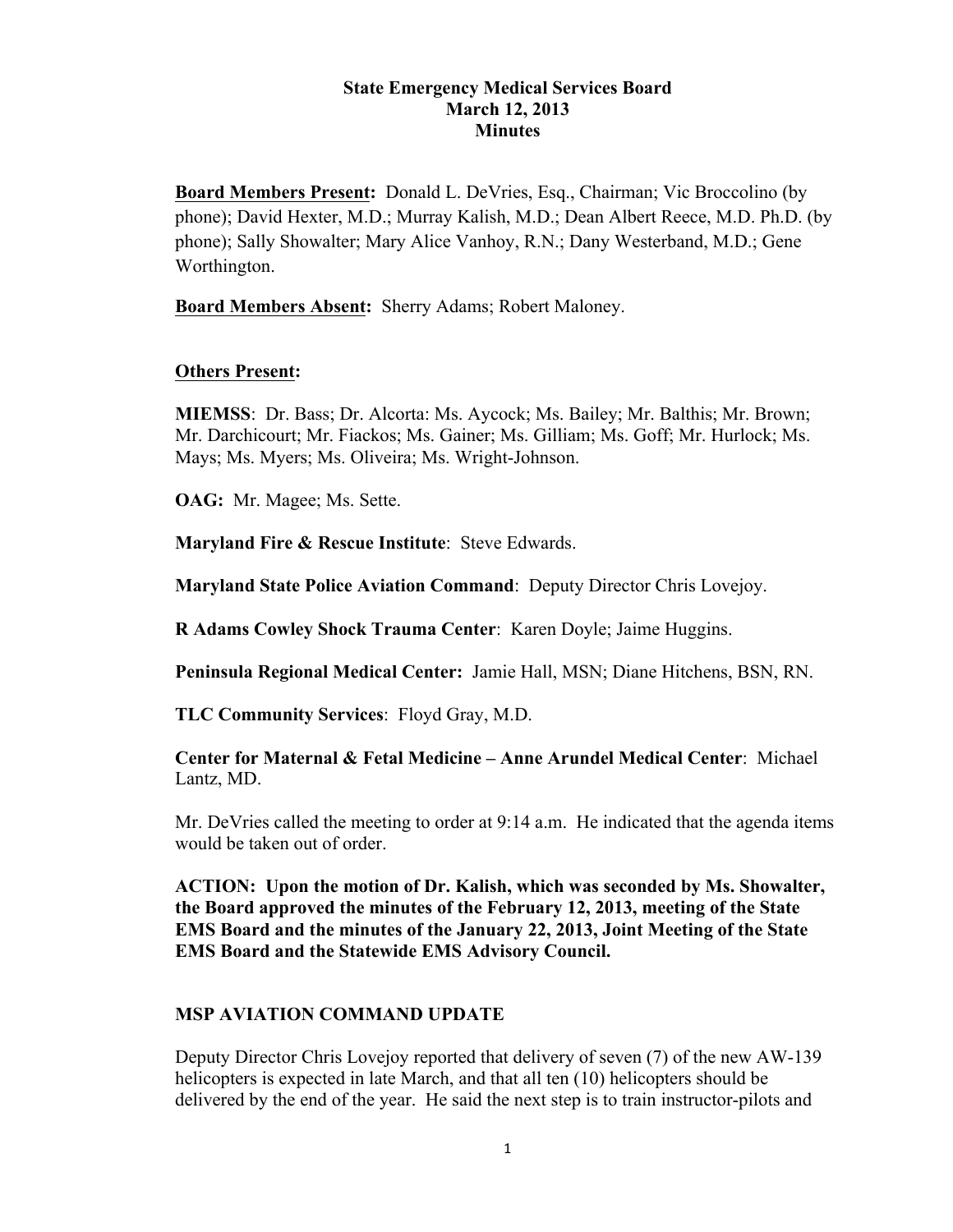pilots. He anticipates that Trooper 3 will be the first base to transition to the new helicopters; transition will likely start in April / early May and take several months. After Trooper 3 is fully transitioned, the remaining bases will be brought up in the following order: 6 and 5 together, depending on personnel availability; 7 and 4; finally, 2 and 1. He also reported that MSPAC had recently hired two pilots; nine pilots remain to be hired. Mr. Lovejoy said that at present, MSPAC is about \$990,000 over budget for this year.

Mr. Lovejoy said the Capital Budget hearing for the MSPAC request for the flight training device was today. He said the purchase of the device should result in cost savings of over \$3 million. He said the Department of Legislative Services' analysis of the request for the training device included a recommendation to increase bond funding to allow for the purchase of another helicopter (the  $11<sup>th</sup>$ ) and to restrict \$200,000 of funding for the flight simulator until completion of a cost benefit analysis of flight simulator training proposals. He said that MSPAC disagreed with the recommendation for the purchase of an  $11<sup>th</sup>$  helicopter. He noted that the "Helicopter Trooper Base" Assessment Update," submitted to the legislature in 2011, recommended a total of ten helicopters, and MSPAC, MIEMSS and the EMS Board had accepted that recommendation. He noted that MSPAC has other, more urgent needs, such as additional vehicles for MSPAC personnel.

#### **OLD BUSINESS**

Telemedicine Pilot Project. Mr. DeVries welcomed those from Peninsula Regional Medical Center (PRMC), TLC Community Services, Inc., and the Center for Maternal & Fetal Medicine at Anne Arundel Medical Center (AAMC) who are participating in the Telemedicine Pilot Project at PRMC. Ms. Jaime Hall, PRMC's Clinical Nurse Specialist, Labor & Delivery, and Dr. Michael Lantz, Center for Maternal & Fetal Medicine, AAMC, briefed the Board on the Pilot Project. Ms. Hall explained that the Maryland Perinatal System Standards had been revised in 2008 to require "…a maternal-fetal medicine physician (MFM) on the medical staff, in active practice and, if needed, in-house within 30 minutes" (Standard 4.5). When PRMC was unable to secure an MFM physician to meet this standard, PRMC worked with MIEMSS to develop a Pilot Project to explore whether MFM physician services provided by telemedicine would be an acceptable method of meeting Standard 4.5. Ms. Hall said that between 2010 and 2012, PRMC tried unsuccessfully to obtain telemedicine coverage. In 2012, however, PRMC entered into an agreement for telemedicine perinatology coverage and medical leadership with Mike Lantz, M.D., Center for Maternal Fetal Medicine, AAMC. The Pilot Project officially began on June 18, 2012.

Dr. Lantz said that he and the obstetricians at PRMC had identified 17 medical indications for MFM consultation, e.g., "Complications of Preeclampsia" and "Hypertensive Disorders of Pregnancy," as well as a general "Consultation Requested by OB." He explained that the MFM consultation process is initiated via a phone call and, depending on the MFM's schedule and the nature and urgency of the consult, the requesting physician and the MFM will determine when the consultation will occur. The MFM is able to access the patient's lab and diagnostic reports, sonography images,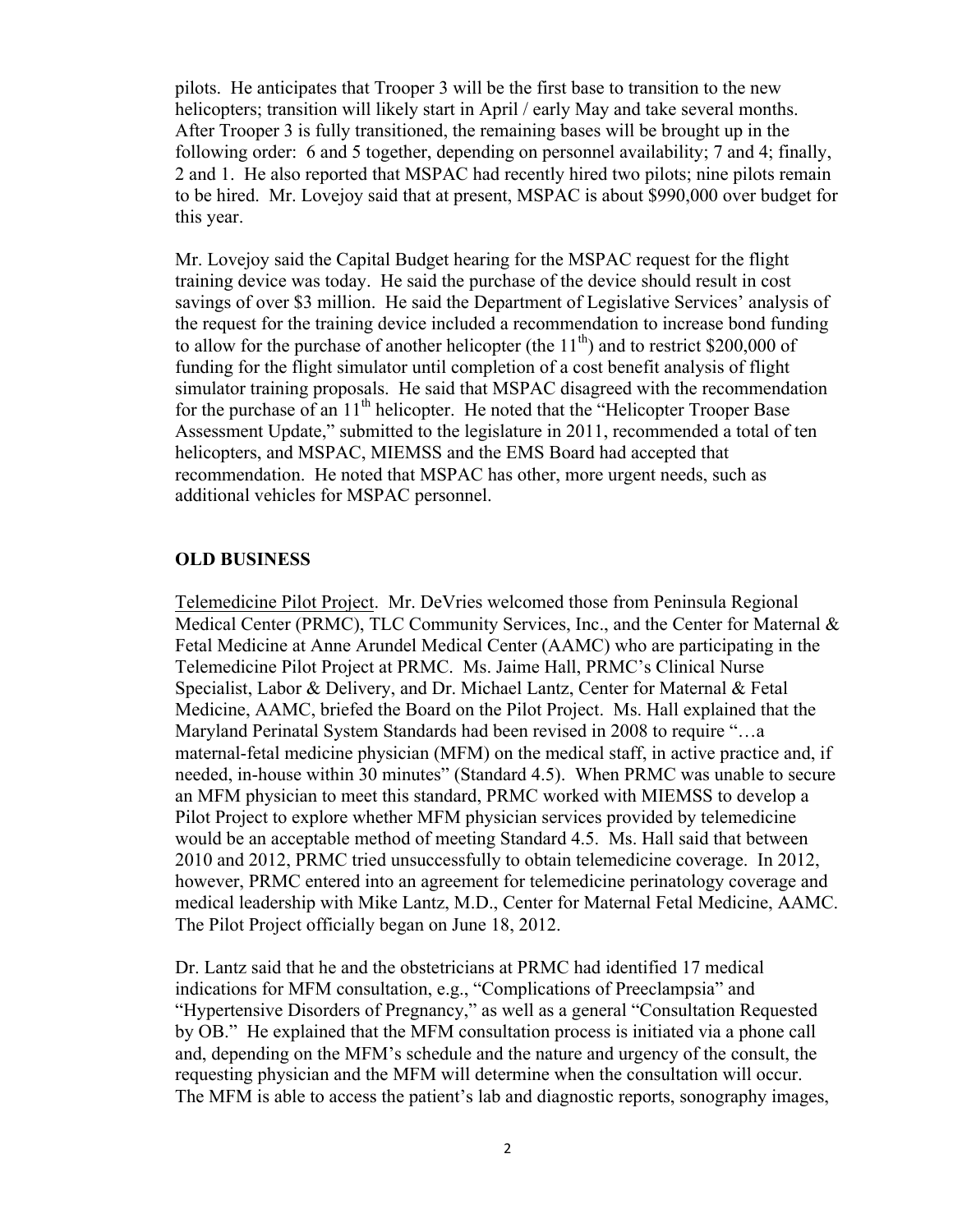fetal monitor tracing, vital signs and nursing documentation in the patient's electronic medical record. The actual consultation occurs via a WebEx video meeting where a live, interactive meeting occurs with the obstetrician, the MFM, the nurse, the patient, and any support persons, and a plan of care is established and agreed upon. Dr. Lantz provided a demonstration of a WebEx telemedicine consultation.

Ms. Hall said that certain metrics were being followed as part of the Pilot Project. These include maternal metrics (e.g., maternal mortality, maternal ICU admissions), neonatal metrics (e.g., neonatal mortality rate, need for extensive resuscitation), and telemedicine metrics (e.g., time from request for consultation until contact made, initial impression vs. final impression / diagnosis). She summarized the results of the 31 inpatient telemedicine consults to date. She noted that delays in the implementation of the Pilot Project, as well as the time needed for Obstetricians to feel comfortable using the telemedicine link, had slowed the implementation of the project, but the project was now well-established and practitioners felt comfortable with telemedicine usage. She said that in the future, PRMC might consider making available real-time ultrasonography and advanced ultrasound procedures for the Pilot Project.

Floyd Gray, M.D., obstetrician at PRMC, said that the Project had evolved naturally because of Dr. Lantz and was going very well. He also said that the video connections seemed to be especially appreciated by the patients.

Dean Reece asked about the physician response time in the event of high-risk OB problems. Dr. Lantz said that as of January 1, 2013, an obstetrician was in-house 24/7, as was a neonatologist. Ms. Van Hoy asked about back-up for the technology used in the Project. Dr. Lantz said that there was occasional static with the video display. Dr. Alcorta asked whether the MFM not being at physically present at the patient's bedside was a disadvantage. Dr. Lantz agreed it was a disadvantage, but said that an MFM typically focused on objective parameters, as opposed to hands-on patient care.

Dean Reece asked what the difference was between the eICU Program and the Pilot Project. Ms. Showalter said that the Pilot Project was very basic, while the eICU Project was much more technologically sophisticated and included real-time access to a variety of patient status indicators. Ms. Van Hoy said the Pilot Project technology was more akin to "skyping" and noted that vital sign information was not available until it was recorded in the patient's chart or discussed it during the consultation. Ms. Hitchens said that the iPAD offered good resolution, but it could not be used to access patient information or strips.

#### **SHOCK TRAUMA CENTER REPORT**

Ms. Doyle presented the written Shock Trauma Center report. She said that patient volumes remain steady. She summarized the pre-hospital educational activity outreach during the last six months of 2012. She reported that the construction on the new facility was continuing, with completion anticipated in August. She reminded the Board that the Shock Trauma Gala is scheduled for April  $27<sup>th</sup>$ .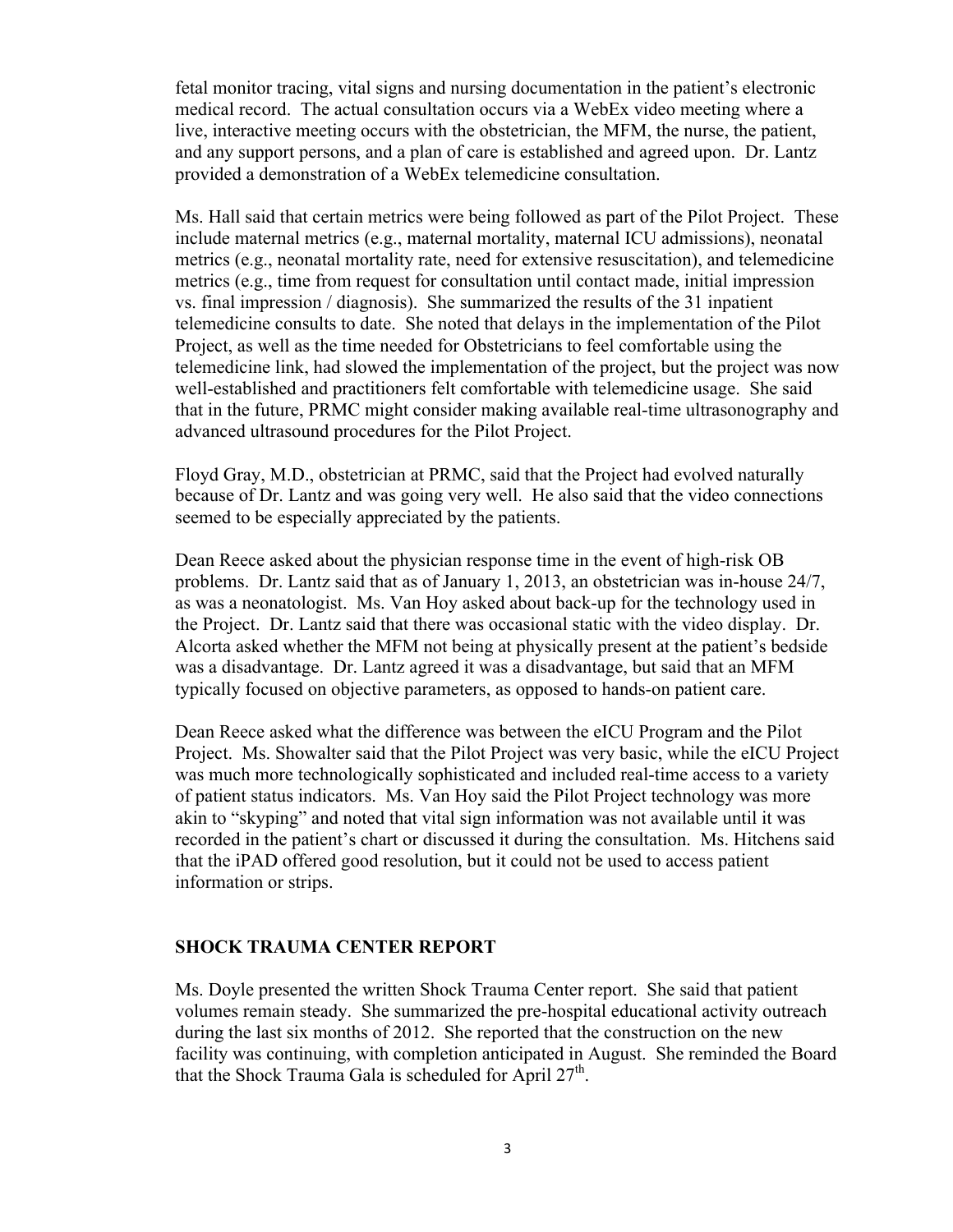## **EXECUTIVE DIRECTOR'S REPORT**

EMS Week. Dr. Bass reported that National EMS Week will be celebrated this year on May 19 – 25. He said that MIEMSS will honor EMS providers and Maryland citizens at The Star of Life / Right Care When It Counts Awards ceremony during the week.

eMEDS. Dr. Bass said that eMEDS implementation continues statewide. He reported that Charles, Howard and Caroline counties are all in the final set-up phases and should be able to migrate to eMEDS in the near future.

Yellow Alert Activity. Dr. Bass reported that while hospital alerts remained relatively slow during 2012, there had been an increase in alerts during the year most likely due to the fact that Maryland had two flu seasons. He said that five (5) hospitals' alerts accounted for approximately 45% total of the total statewide yellow alert hours. He said that MIEMSS is following-up with these hospitals to urge reduction in alert hours.

# **REPORT OF THE STATEWIDE EMS ADVISORY COUNCIL**

Dr. Kalish said that SEMSAC met on March  $7<sup>th</sup>$ . He said it was an informative meeting, and there had been no action items.

# **LEGISLATIVE REPORT**

Ms. Gainer reported that the Governor's "Transportation Infrastructure Investment Act of 2013" had been introduced in the General Assembly on March 4th. She said that the bill proposed an increase motor fuel taxes and also included a \$3.50 increase in the vehicle registration fee surcharge, the revenue from which is credited to the Maryland EMS Operations Fund. Ms. Gainer said that the House EMS Workgroup had met on March  $6<sup>th</sup>$  and had approved proposed uncodified language for possible inclusion in the bill to indicate the intent of the General Assembly on how the proposed increase, if passed, would be used to support the statewide EMS system. She said the Transportation bill would be heard in the House Ways & Means Committee on March  $15^{th}$ .

### **MARYLAND STATE FIREMEN'S ASSOCIATION REPORT**

Mr. Hurlock reported that the MSFA was working on various bills that had been introduced in the General Assembly, including the Transportation bill that proposed the increase in the vehicle registration fee surcharge.

# **NEW BUSINESS**

EMT Testing. Dr. Bass said that MIEMSS is continuing to explore the issue of how to provide testing for EMTs and EMRs in Maryland. He said that for many years,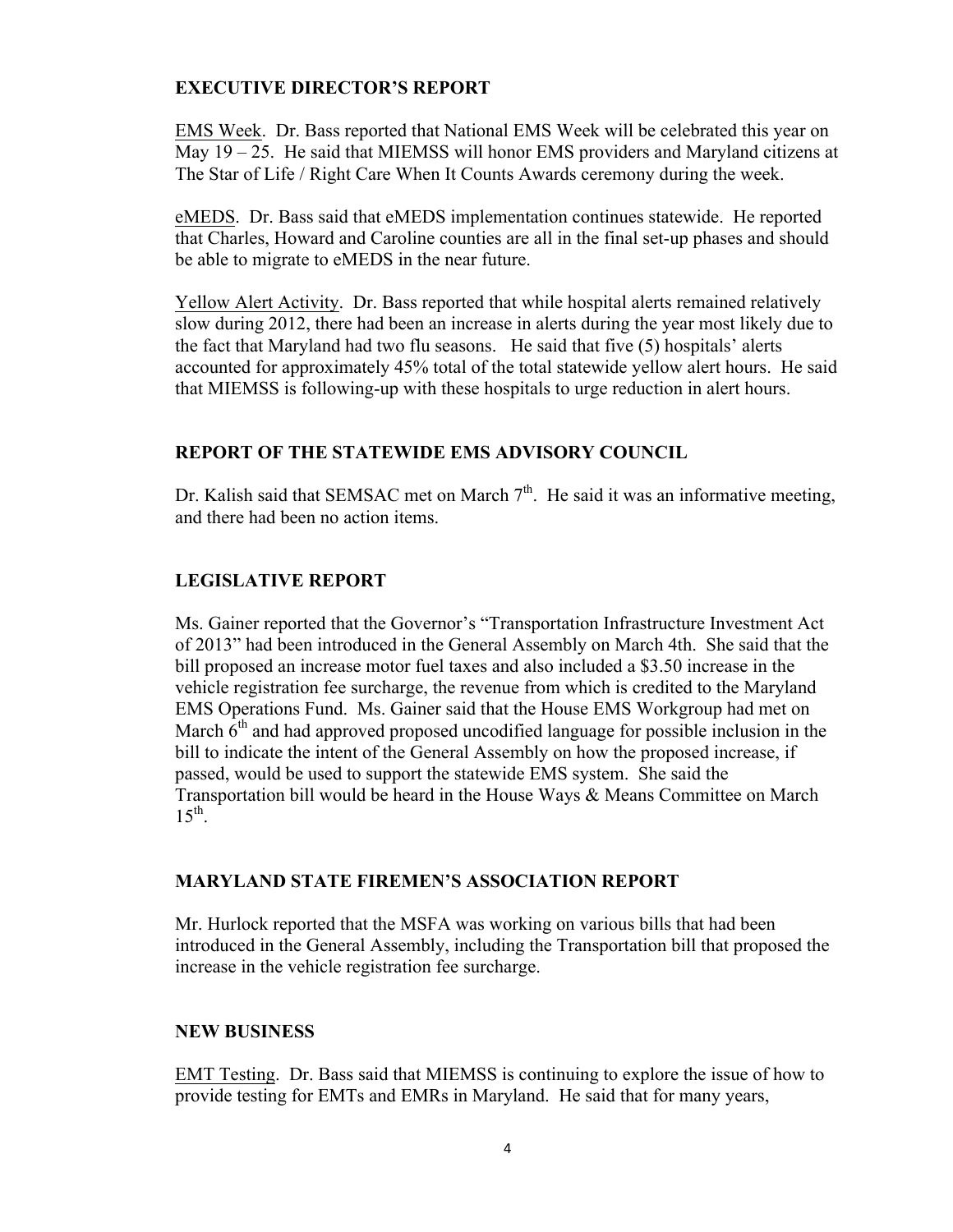Maryland has used tests provided by the Atlantic Council, but by 2015, the Council would no longer have the ability to provide those tests. Consequently, the only viable option was to transition testing to the National Registry. He said that an issue with transitioning to National Registry testing would be the costs of the tests, as National Registry charges for such testing. Dr. Bass said that MIEMSS continues to explore this issue and will bring it back to the Board at a later date.

EMS Licensing Software. Ms. Oliveira reported that MIEMSS was continuing work with Image Trend to develop and implement a new computerized licensure/certification management software program for MIEMSS. She said that the software will provide tracking for licensing, certification, and continuing education and will allow providers to update their affiliations online. She said a version of the program should be available for internal testing sometime in the spring.

Accreditation of Teaching Programs. Ms. Oliveira reported on the efforts of Maryland's Advanced Life Support Training Programs to meet the requirement that ALS programs be nationally accredited by the Commission on Accreditation of Allied Health Education Programs. She said that most ALS training programs in Maryland had either achieved accreditation or were in the process of obtaining accreditation. Four (4) other training programs have determined either not to seek accreditation or to postpone seeking accreditation until a later date.

EMR-to-EMT. Ms. Oliveira reported that MIEMSS has been considering developing an EMR-to-EMT transition program. Mr. Worthington commented that high-school students interested in emergency medical services may be especially interested in such a program.

Christiana HealthCare Designation. Mr. Magee said that Christiana Hospital in Newark, Delaware, has been serving as an out-of-state trauma center for many years under a Memorandum of Understanding (MOU) with MIEMSS. He said that the MOU had expired and MIEMSS had negotiated a new MOU to replace the expired one. He asked the Board to approve the MOU.

**ACTION: Upon the motion of Ms. Van Hoy, which was seconded by Dr. Kalish, the Board approved the Memorandum of Understanding between MIEMSS and Christiana Hospital.** 

#### **OLD BUSINESS**

Law Enforcement Medical Care Course. Mr. Magee said that the Law Enforcement Medical Care Course (LEMCC) curriculum that MIEMSS had developed for law enforcement officer training needed to be approved by the Secretary of the Department of Health & Mental Hygiene so that individuals who were LEMCC-trained would be covered by Good Samaritan protections found in state law. He reported that the Secretary had approved the curriculum on February 15, 2013. Dr. Bass said that this should be communicated to the counties that are using LEMCC to train their law enforcement personnel.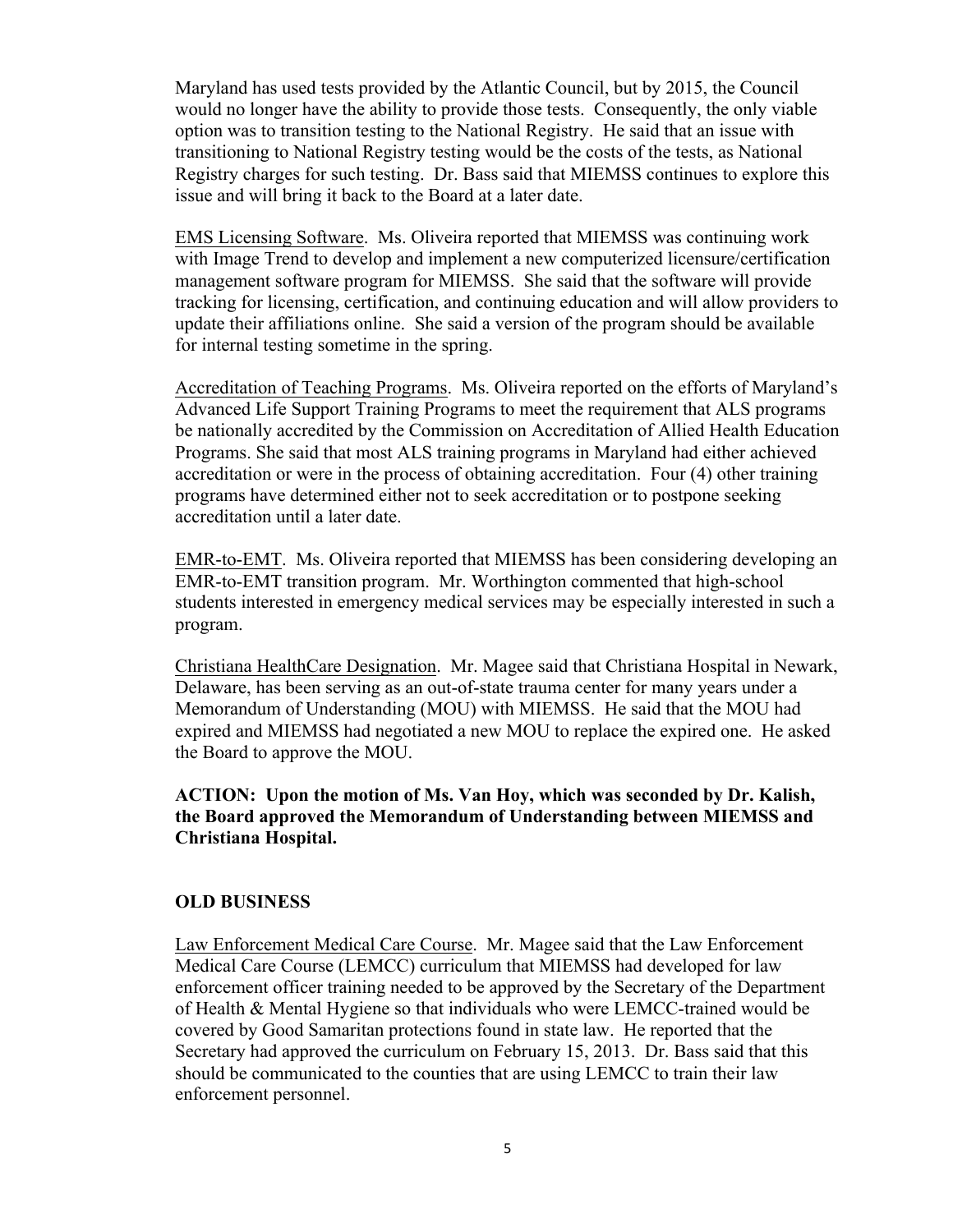Medication Shortages Update. Dr. Alcorta said that because of the continuing shortages of various medications, some medications were available only in forms or concentrations that differed from what was available in pre-loaded emergency syringes typically available for EMS. He said that MIEMSS had distributed information to providers and medical directors on ways to ensure that the delivery of medications in these alternative forms complied with the dosage requirements specified in the Maryland Medical Protocols.

Trauma Registry Update. Ms. Mays provided an update on the changes to the Maryland Trauma Registry ("MTR"). She said that all Maryland Trauma Centers participated in the MTR by collecting and entering disease-specific trauma patient data which was used by MIEMSS to monitor trauma system performance, identify areas for improvement, epidemiologic purposes and statewide projects. She said that the MTR had moved to a web-based platform ("Web MTR") in January that allowed for use of the most up-todate versions of the ICD-9 and ICD-10 diagnostic codes, Abbreviated Injury Scoring, and entry of data into the National Trauma Data Bank. She said that the full transition to the new Web MTR should be completed by July.

Hospital Programs Update. Ms. Aycock updated the Board on the various hospital designations underway or upcoming in the near future.

Perinatal Programs: 16 Level III Perinatal Centers are up for re-designation in 2013.

Cardiac Interventional Centers: 23 Centers are up for re-designation in 2014.

Trauma Centers: Ten (10) trauma centers and one specialty trauma center are up for re-designation in 2013.

Primary Stroke Centers: Five (5) primary stroke centers are up for redesignation in 2013.

Comprehensive Stroke Center: Three (3) hospitals have applied for initial designation; site surveys will take place in 2013.

Pediatric Readiness Project. Ms. Wright-Johnson reported on the results of the Pediatric Readiness Project. She said that all civilian hospitals in Maryland had participated in the field test from November through January. She also reported that MIEMSS had received the EMS for Children's Grant at a 75% funding level because of the federal sequester.

Mr. DeVries announced that the Board would be adjourning to closed session, after which it would reconvene in Open Session.

**Upon the motion of Ms. Van Hoy, which was seconded by Ms. Showalter, the Board adjourned to Closed Session.**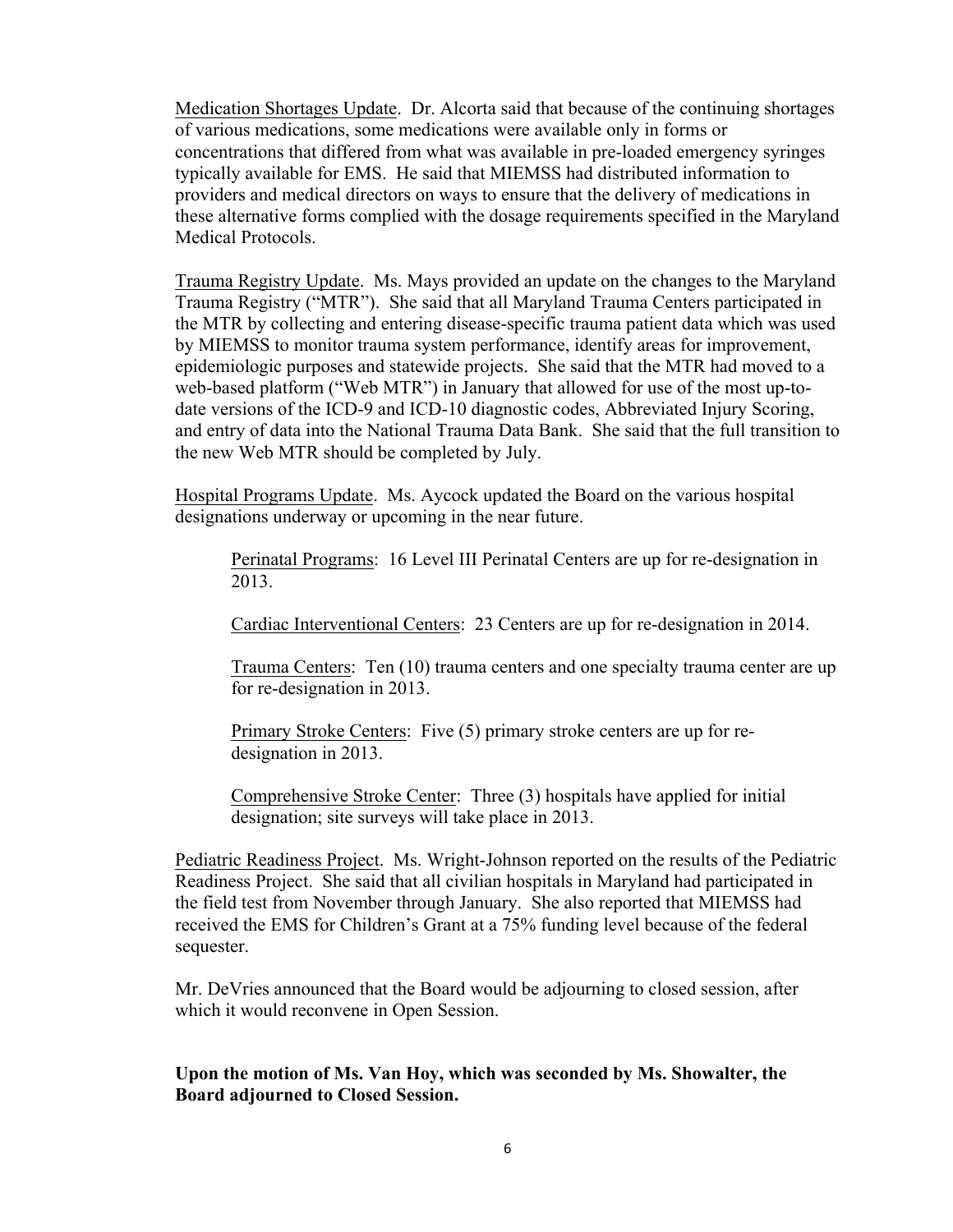The purpose of the closed session was to carry out administrative functions under State Government Article §10-502 (b), to obtain legal advice from counsel under State Government Article  $\S$  10-508 (a) (7), and to discuss certain site reviews and maintain certain records and information in confidence as required by Health Occupations Article §14-506 (b) under State Government Article § 10-508 (a) (13).

The closed session was attended by:

**Board Members Present:** Donald L. DeVries, Esq., Chairman; David Hexter, M.D.; Murray Kalish, M.D.; Dean Albert Reece, M.D. Ph.D. (by phone); Sally Showalter; Mary Alice Vanhoy, R.N.; Dany Westerband, M.D.; Gene Worthington.

**Board Members Absent:** Sherry Adams; Robert Maloney.

## **Others Present:**

**MIEMSS**: Dr. Bass; Mr. Fiackos; Ms. Gainer; Ms. Goff; Ms. Oliveira.

**OAG:** Mr. Magee; Ms. Sette.

**Maryland Fire & Rescue Institute**: Steve Edwards.

The Board approved the closed session minutes from the February 12, 2013, meeting.

The Board was provided information regarding approval of educational programs.

The Board was provided information regarding designation of a freestanding emergency center.

The Board considered nominations to fill vacancies on the Statewide EMS Advisory Council.

The Board was provided information on MFRI educational instructor policy and procedures.

### **The Board reconvened in Open Session at 11:52 a.m.**

**Board Members Present:** Donald L. DeVries, Esq., Chairman; David Hexter, M.D.; Murray Kalish, M.D.; Dean Albert Reece, M.D. Ph.D. (by phone); Sally Showalter; Mary Alice Vanhoy, R.N.; Dany Westerband, M.D.; Gene Worthington.

**Board Members Absent:** Sherry Adams; Robert Maloney.

### **Others Present:**

**MIEMSS**: Dr. Bass; Mr. Fiackos; Ms. Gainer; Ms. Goff; Ms. Oliveira.